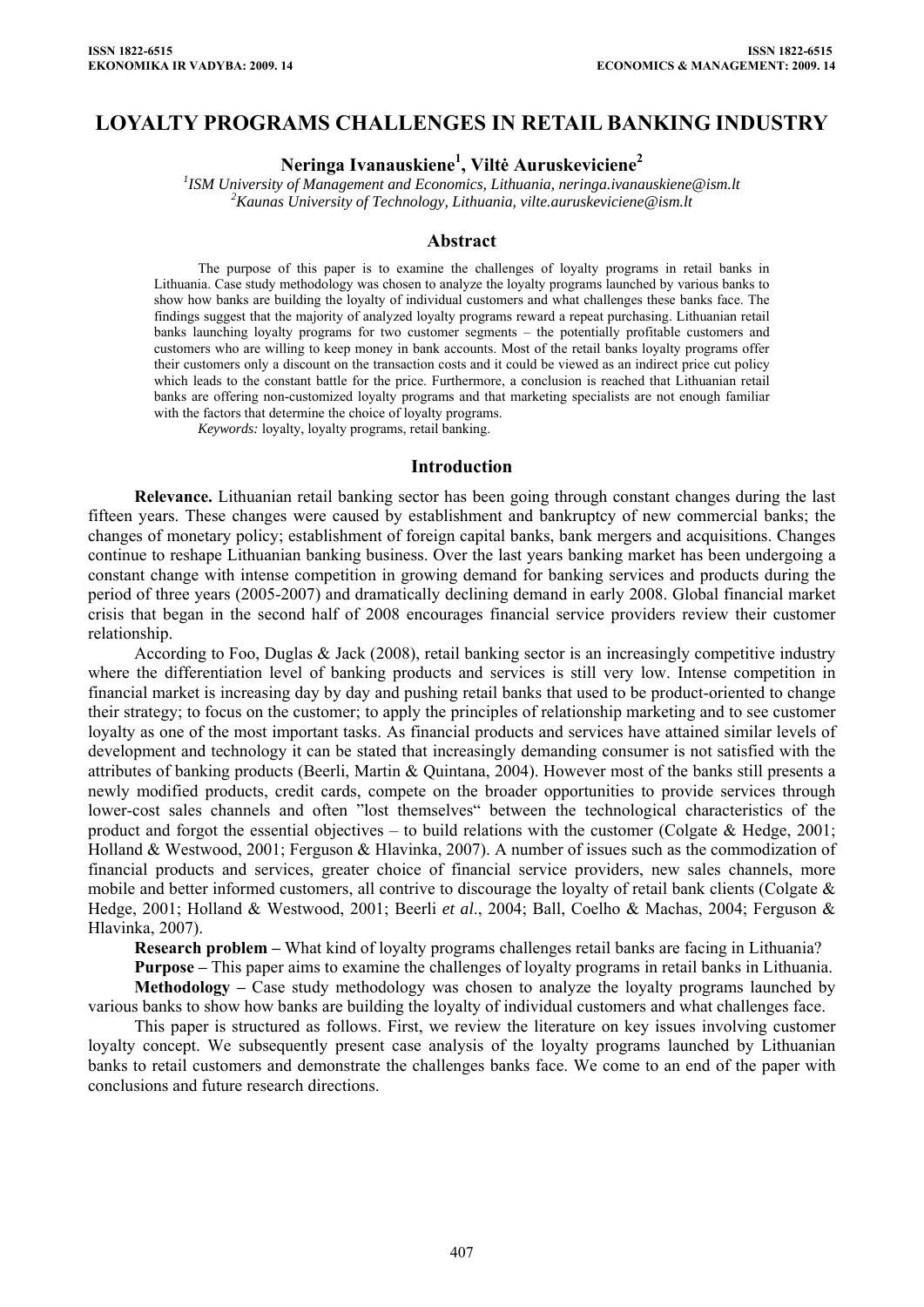## **Different approach to customer loyalty concept**

There are no common definitions of loyalty - Dick & Basu (1994) defined loyalty as a consumer commitment to the brand or approach to the brand (service, product category, etc.). Loyalty is also interpreted as an expectation to continue a relationship with a particular brand (Wilson, 1995). Generally loyalty has been explained as (1) an active loyalty when a consumer re-use the brand and recommend the brand to others, and (2) a passive loyalty, that is characterized as a not switching even when brand provides less positive conditions. Researchers argue that loyalty is a permanent interaction process between the brand and the user rather than the outcome (Ball *et al*., 2004; Gee, Coates & Nicholson, 2008). According to Beerli et al. (2004) loyalty can be described as (1) a loyalty, based on inertia, when the user purchases a brand again because he/she used to do it, however if the conditions allow the user will replace the product with the competitors brand; and (2) a true brand loyalty when the decision to repeat purchase is made on satisfactory experience and positive attitude toward the preferred brand.

Mostly researchers distinguish between two types of loyalty - behavioural loyalty and attitudinal loyalty (Dick & Basu, 1994; Dekimpe *et al*., 1997; Samuelson & Sandvik, 1997).

Attitudinal loyalty – a loyalty as an attitude that causes a gradual long-term relationship with the brand. Attitudinal commitment (or strong positive attitude) is a mandatory condition to build true loyalty toward the brand (Uncles, Dowling & Hammond, 2003). The attitudinal loyalty concept was described in a number of research papers, where it was shown that the attitudinal-loyal customers were much stronger affected by negative information about the brand than disloyal customers and were willing to recommend the brand to other users (Uncles *et al*, 2003; Beerli *et al*, 2004; Ball *et al*, 2004). Strong positive arguments toward the brand purchased and positive beliefs can be assessed by the survey, asking how much the user says he/she likes the brand, how much he/she wishes to recommend it to others (Uncles *et al*., 2003).

Behavioural loyalty model explained by taking references on series of past purchases and only after the consumer motivation and commitment toward a particular brand where analyzed (Uncles *et al*., 2003). Studies have shown that the vast majority of consumers are "polygamous" - loyal to the line of brand-names in category, and only a limited number of users can be attributed to the "monogamous" (completely loyal to a single brand) or "promiscuous" - disloyal to any trade mark (Uncles *et al*., 2003). Behavioural loyalty model can be described as a loyalty formed after a number of product purchases when consumer was likely satisfied with the brand attributes and found out that all brands in category are more or less similar (Uncles *et al*., 2003; Ball *et al*., 2004). According to Ball *et al*. (2004) both loyalty models - behavioural and attitudinal loyalty - are "highly intertwined".

Uncles *et al*. (2003) identified the third popular profile of loyalty (when the purchase is influenced by individual's characteristics, the environment and the purchase situations) and show that even a positive attitude and strong brand commitment don't matter when the product purchase is confronted with certain codetermined factors (Uncles *et al*., 2003).

Ball *et al*., (2004) explain the loyalty as integrity of brand satisfaction, company image, communication and trust, and emphasize that in both business-to-business and business-to-consumer markets loyalty primarily is explained by all the constructs mentioned. Researchers divided the antecedents of loyalty into four main groups: (1) characteristics of the environments; (2) characteristics of relationship; (3) characteristics of the consumer; (4) consumer perception of the company (Ball *et al*, 2004).

Gustafsson, Johnson & Roos (2005) also singled out three aspects of user loyalty that are essential to the development of the long-term relationship between the consumer and brand (Calculative commitment, Affective commitment and Brand satisfaction). Rowley (2005) proposed categorization of customer loyalty types by segmenting loyal ones into four categories – Captive, Convenient seeker, Contented and Committed – and gave brief description of typical behaviours and attitudes associated with each category.

As Gee *et al*. (2008) state, there are no one commonly accepted description of loyalty and even now still many debates take place on what customer loyalty is and what the key drivers that cause loyalty are. The complexity of loyalty concept leads to persistent debates and differences in interpretation of the concept, even more, researchers stressed the need to examine the concept of loyalty together with the effectiveness of loyalty programs and CRM elements as instruments to build loyalty (O'Malley, 1998; Uncles *et al*., 2003; Meyer-Waarden, 2008).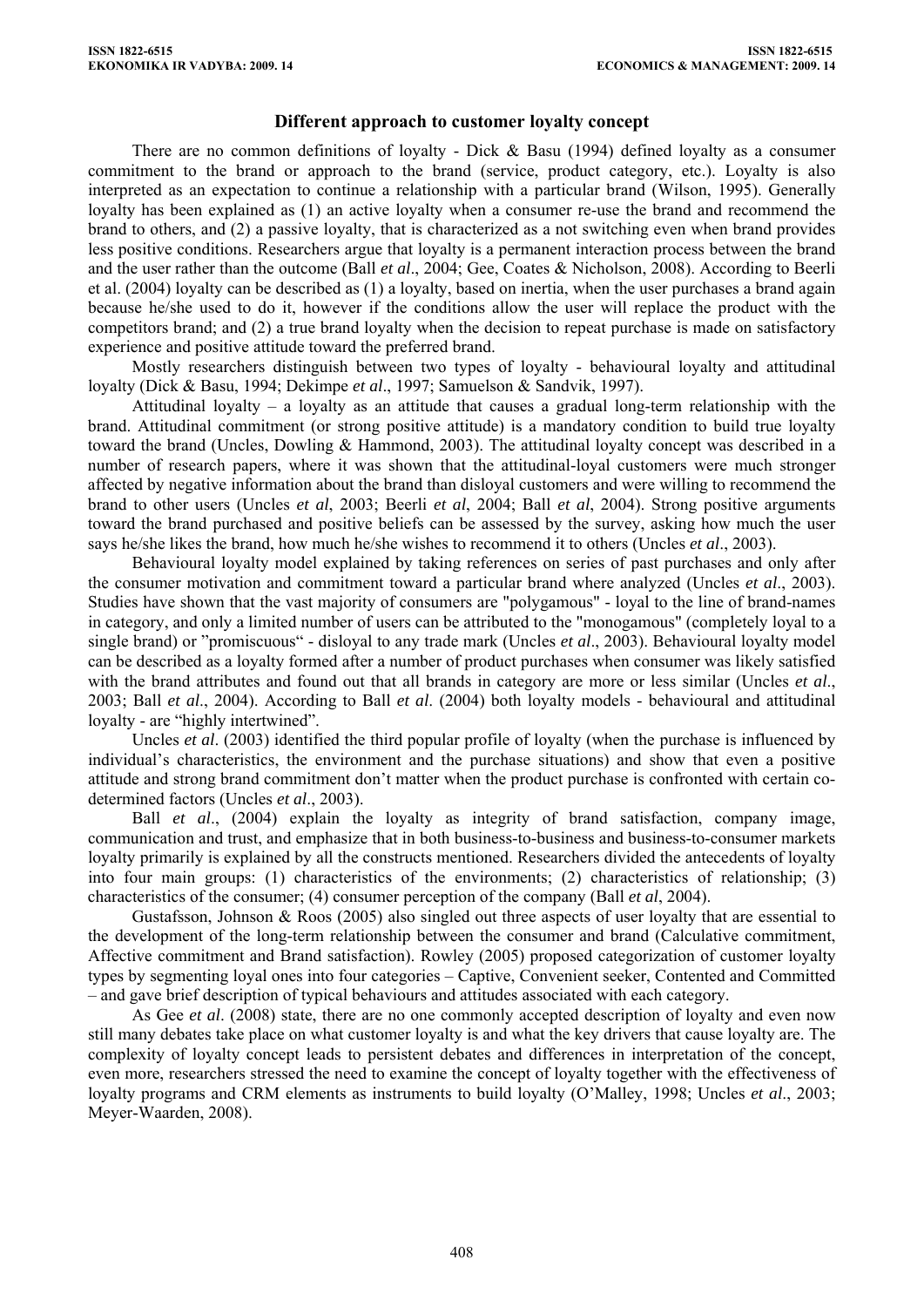#### **Customer loyalty in financial service sector**

According to Ball *et al*. (2004), banking market is specific because of long-term relationships with customers and customers in that sector are valued and encouraged to be loyal by offering a range of values and discounts to them. Beerli et al. (2004) highlight that customer retention is one of the key factors that increase the income of the retail bank. According to Baumann, Burton, Elliot & Kehr (2007), although service quality in banking industry is an important factor when building customer loyalty, overall customer satisfaction leads to more loyal customers. In banking business both satisfaction and switching costs can be regarded as loyalty antecedents; however, satisfaction influence on loyalty is greater than the influence of switching costs (Beerli *et al*., 2004). Researchers established a relationship between overall satisfaction and customer intentions to recommend a bank and to remain a customer. Despite the fact that financial products still are not differentiated, the customers in banking sector can not make objective assessments of service quality, that is why the concept of trust is very important here (Heffernan, O'Neill, Travaglione & Droulers, 2008).

New participants in the financial services market such as on-line brokers, retailers, telecommunication companies have had a huge impact on competitive strategies of market incumbents and forced them to change their strategy, to invest in banking technologies (Holland & Westwood, 2001). On the other hand, the introduction of new technologies may not always have a positive impact on relationships between customer and service provider, and such kind of negative effect is seen in banking sector as well (Colgate & Hedge, 2001; Foo *et al*., 2008). According to Petersen & Nysveen (2001), the possibility to have financial services through agents changed the attitudes of consumers – customers began to choose financial services forced by rational incentives, their loyalty has decreased. Competition in the retail banking market and relatively low level of differentiation among financial products and services, as well as several other reasons cause permanent changes in the sector and banking marketers are forced to expand using incentive schemes and loyalty programs to build relationships with the customers (Ferguson & Hlavinka, 2007).

Recent changes in worldwide economy forced customer in every market segment to think about relationships with the brands. We could predict some changes in consumer behaviour as well – customers will be more price sensitive, but they also would want being treated even better than before – so economy downturn is a time for service providers (as well as retail banks) to improve communication and service quality, and try to build loyalty through these. A number of studies had identified the links between loyalty customer service, satisfaction and trust. Beerli *et al*. (2004) state that in retail banking sector impact of satisfaction on loyalty is considerably stronger that the cost of switching, and satisfaction is an antecedent of perceived quality. Ball *et al*. (2004) explain the banking sector customer loyalty through the European Customer Segmentation Index model. The survey data shows that banking sector customer loyalty is primarily explained by satisfaction, quality, image and communication, while effect of communication (both the direct and indirect effect) was unexpectedly high (Ball *et al*., 2004).

This leads to conclusion that in so called "bad times" retail banking service with very low product differentiation level (Colgate & Hedge, 2001; Petersen & Nysveen, 2001; Ball *et al*., 2004; Ferguson & Hlavinka, 2007) should recognize importance of well-structured communication and spend enough time and resources on creating information that is useful, attractive and valued by customer. Also it could be predicted that if banks will not do a good job in focusing on their customer during the period of economic downturn, soon we will see a high degree of attrition in retail banking segment.

## **Building loyalty programs**

Tactical marketing approaches like loyalty programs are commonplace in almost all business industries. A company develops and implements loyalty programs as a tool to manage customer loyalty and retention. Loyalty programs are created for a number of reasons, i.e.: to increase brand loyalty, to reduce consumer price sensitivity and their desire to test alternative brands, to reinforce positive word-of-mouth support, to increase the number of users and the number of products purchased, to generate information, to manipulate customer behaviour, etc. (O'Malley, 1998; Uncles *et al*., 2003; Berman, 2006; Nunes & Dreze, 2006; Meyer-Waarden, 2008).

As O'Malley (1998) states, loyalty programs should provide value to the participants (because of that customer became loyal to the brand), stressed the importance of providing all five elements of value to the customer (rebates or cash value, the range of rewards offered, aspiration value, relevance and convenience) and noticed that not every loyalty program is created like that. According to Uncles *et al*. (2003), loyalty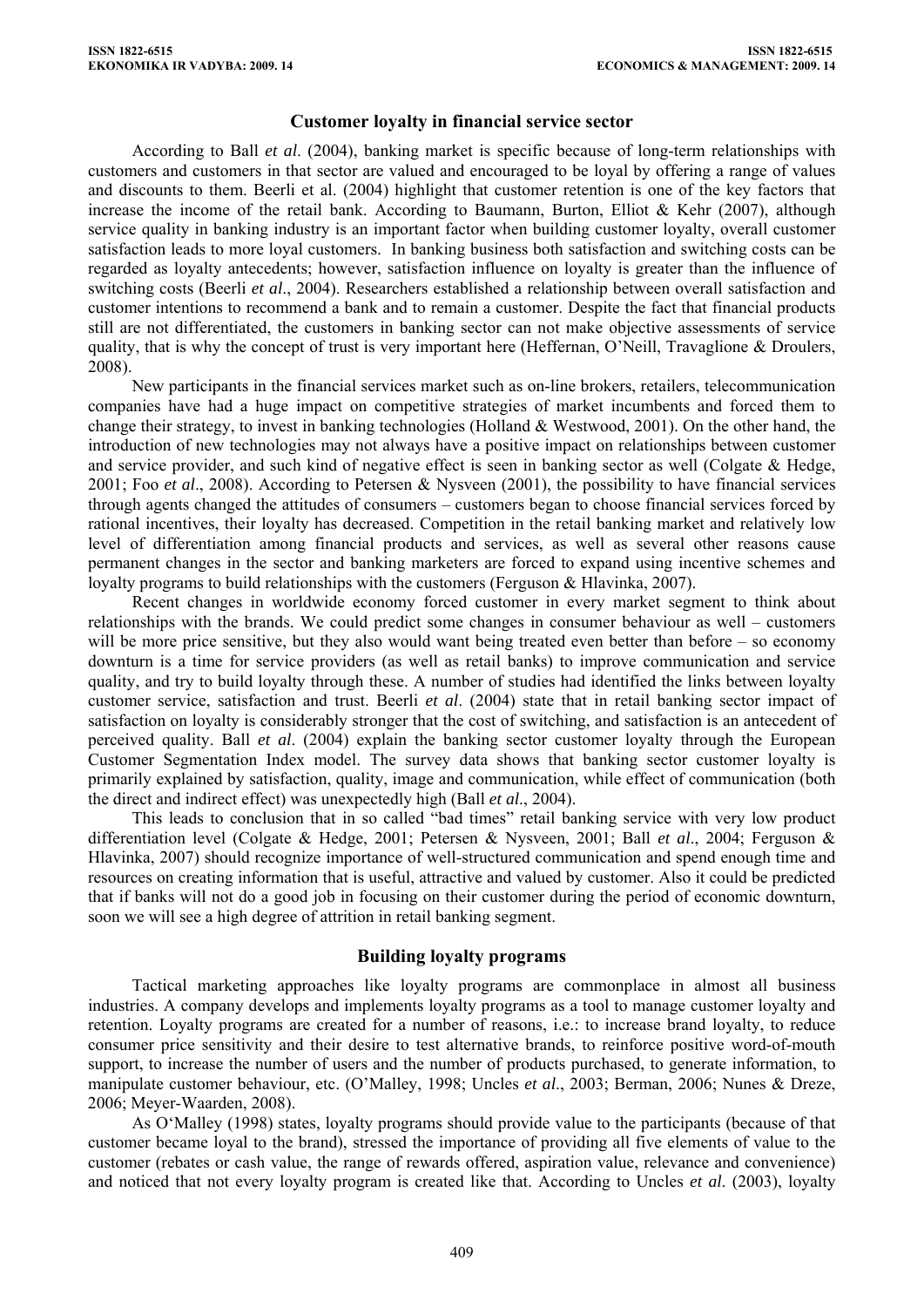programs (1) offer economic benefits to brand users and (2) enhance emotional bond between the consumer and the brand. According to Nunes & Dreze (2006), a company must build loyalty program when clear business objectives are identified and it's an only way to establish a proper mechanism and decide whether it works sufficiently. Loyalty program may create exit barriers to customers, encourage consolidation of purchases and buying new products (Nunes & Dreze, 2006). Loyalty programs based on rewards should increased customer loyalty and sales of the brand, encourage behavior change, lowered customer price sensitivity, however some loyalty programs reward not loyalty itself but program membership (Berman, 2006). Foo *et al*. (2008) state that very attractive economic benefits provided by loyalty is a trap - at the end of day we will see established close relationships with the benefits but not with the brand. Even more, loyalty schemes based only on cash value could be easily copied by rivals and it caused nothing more than the price competition between brands. Well maintained loyalty program helps managers to get detailed information about customer behavior that could be helpful while developing personalized communication and offers (Berman, 2006).

Although these programs are expensive to set up and maintain, there are little evidence that any changes in customer loyalty could be gained. Even more, just few current research papers are discussing empirical evidence on effectiveness and profitability of the schemes (Uncles *et al*., 2003; Berman, 2006) in finance service industry.

## **Loyalty programs in the Lithuanian banking sector**

Customer loyalty and profitable relationships with customers continue to be an important task in banking industry. Nowadays managers in retail banking sector are looking for proper ways to decrease the attrition degree; to generate repeat orders; to measure the loyalty and the profitability of the customers; and to create effective loyalty program designed to build the loyalty.

In this paper loyalty programs launched by the Lithuanian banks are analyzed in order to show how banks are building the loyalty of individual customers and what challenges they face. Case study methodology was chosen to examine bank loyalty programs.

 Lithuanian retail banks have recognized the importance of building and strengthening customer loyalty. Loyalty programs do exist in almost every bank in Lithuania. The survey data allows us to clarify some trends in banking sector loyalty creation and we see three categories of loyalty programs adopted in the market:

Relationship banking programs (Ferguson & Hlavinka, 2007). Such programs are known and placed in the worldwide retail bank market for several years, however in Lithuania we found just one bank trying to build customer loyalty under this program. Relationship banking concept programs could be described as programs were customers are recognized and rewarded for the entire relationships with the bank (Ferguson & Hlavinka, 2007); such programs evaluate the usage of all (or multi) financial products and services and provide special service, special price and/or price discount to the customer. The loyalty program launched by Nordea Bank can be referred to as defensive marketing approach that rewarded existing customers because of their adoption of different deposit and loan products. The customer, who has expressed the intention to be the participant of the program, must actively use his/her bank account and a number of financial products. Based on customers' turnover and profitability, the bank classifies the customers in bronze, silver and golden groups, and provides more favorable pricing and customer service to them. When a customer meets the requirements of the golden client, the bank appoints a relationship manager (or service manager) to serve the customer. The analysis of Nordea Bank loyalty program clearly shows that the program was designed as a system of discounts, provided for existing customers. However, the program does not attract potential customers or those that have relationships with other banks as financial service providers. Also we see warning signs indicating that the price cut for bank service, interest rate bonuses are not sufficient stimulus to attract the interest for a customer to use a greater number of banking products or use them more often. We would argue that survey results indicated negative output to the program up-selling and cross-selling expectations.

Programs based on points – these multi-product programs reward points to the customers based on their past purchases and are able to offer specialized communication and promotion, include a comprehensive database, the use of data mining, highly targeted mailings and offers (Berman, 2006). The programs could be described as a powerful tool for relationship marketing strategy. Swedbank launched ZOOM loyalty program opened only to a selected group of young consumers. The program is targeted to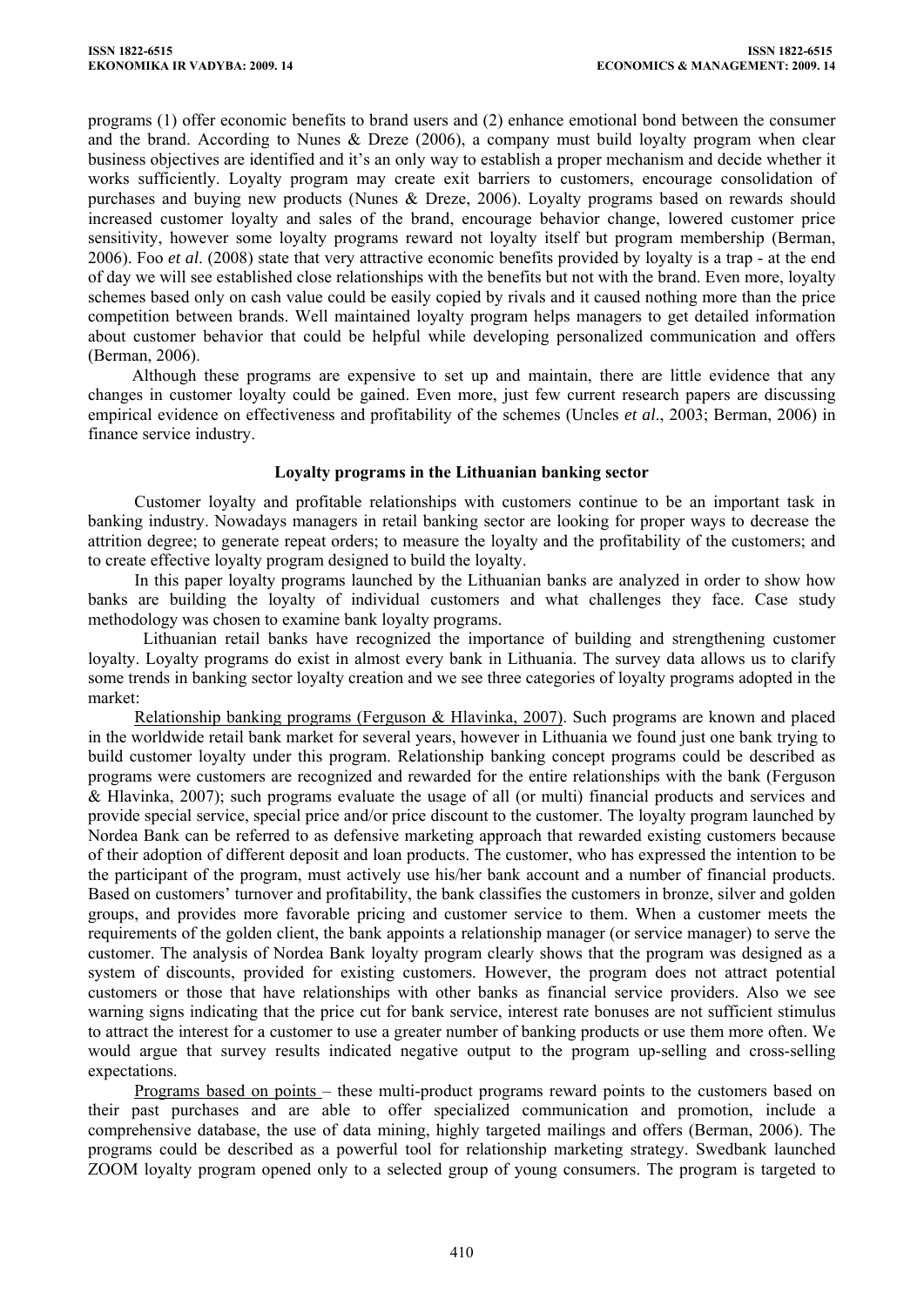bank customers from 14 to 22 years of age and offers them an attractive design of payment cards. When a person participates in the program, he/she accumulates points. The attractiveness of this program is created by online investment game, various quizzes and prizes. It could be noticed that ZOOM program enables the bank to precisely target special group of customers. Evermore, it could be stated that bank considers on a long time value of the customer rather than on the profit from the recent transactions. The critical aspect for this program is to retain the program members as loyal customers after they will not participate in the ZOOM because of age limit or simply are annoyed with the full-fledged rewards program.

Pure rewards programs – the incentive schemes based on rewards are common in almost all Lithuanian banks and reward the customer for maintaining specific products, rather than focusing on absolute relationship. Various banks, such as Parex, Snoras, Šiaulių, Ūkio, etc. today strive to attract competitors' customers to keep money in time deposit accounts and are in constant battle for the price. The banks offer the customer an attractive interest rate for time deposit contracts and extra interest when the deposit is extended, and this is viewed by customer as nothing more but a straight premium on purchases. Such types of schemes provide the same deal for an occasional consumer as well as for a profitable one (Berman, 2006). We could state that pure rewards programs as an aggressive marketing tool can be helpful to increase the portfolio of fixed-term deposits and improve short-term financial performance rates of the banks. Although incentive schemes based on rewards are intended to encourage customer behaviour change, it is questionable whether they will build the long-term customer loyalty. According to Uncles *et al* (2003), the user, who is buying a certain product based on inertia, easily will change the habit if he/she will see any economical or other benefits in doing this. It could be stated that employing pure rewards programs loyalty to the benefits (i.e. program rewards provided) rather than to a brand will be established (or already has been established) in Lithuanian retail banking market. Pure rewards programs are very simply structured, easy to copy and definitely will not create any competitive advantage to the banks participating in the current price war.

# **Limitations and conclusions**

Two main limitations are associated with this case study. First, we have not collected the financial performance data and therefore are not able to discuss cost effectiveness and profitability of the schemes. The second limitation is related to the drivers of customer loyalty in retail banking industry. Future investigations should focus on loyalty program component analysis, customer loyalty measures, customer attraction and profitability, and design and costs of loyalty programs.

The findings suggest that the majority of the analyzed loyalty programs reward a repeat purchasing. The retail banks automatically record individual customer's details and transactions that provide an opportunity for marketing people to organize segmentation and targeting, and create relationship marketing strategy as well as individual marketing offers to the clients. However, the research shows that the banks are basically concentrated on two customer segments – the potentially profitable customers and the customers, who are willing to keep money in their bank accounts. Most of the retail bank loyalty programs offer their customers only a discount on the transaction costs. It could be viewed as an indirect price cut policy, which leads to the constant battle for the price.

The critical issue for the most programs launched by the Lithuanian banks is to reinforce the value proposition of the bank brand, to enhance loyalty toward the brand, not just toward the rewards. Relationship marketing strategy and relationship based loyalty programs are important to retail banking service providers, because it is a right way to build relationship and loyalty.

Furthermore, a conclusion is reached that Lithuanian retail banks are offering non-customized loyalty programs and that marketing specialists are not familiar enough with the factors that determine the choice of loyalty programs.

#### **References**

- 1. Ball, D., Coelho, P.S., & Machas, A. (2004). The Role of Communication and Trust in Explaining Customer Loyalty. An Extension to ECSI Model. European Journal of Marketing. Vol. 38, No. 9/10, pp. 1272-1293.
- 2. Baumann, C., Burton, S., Elliott, G., & Kehr, H.M. (2007). Prediction of Attitude and Behavioural Intentions in Retail Banking. International Journal of Bank Marketing. Vol. 25. No. 2. pp. 102-116.
- 3. Beerli, A., Martin, J.D., & Quintana, A. (2004). A Model of Customer Loyalty in the Retail Banking Market. European Journal of Marketing. Vol. 38, No. 1/2, pp. 253-275.